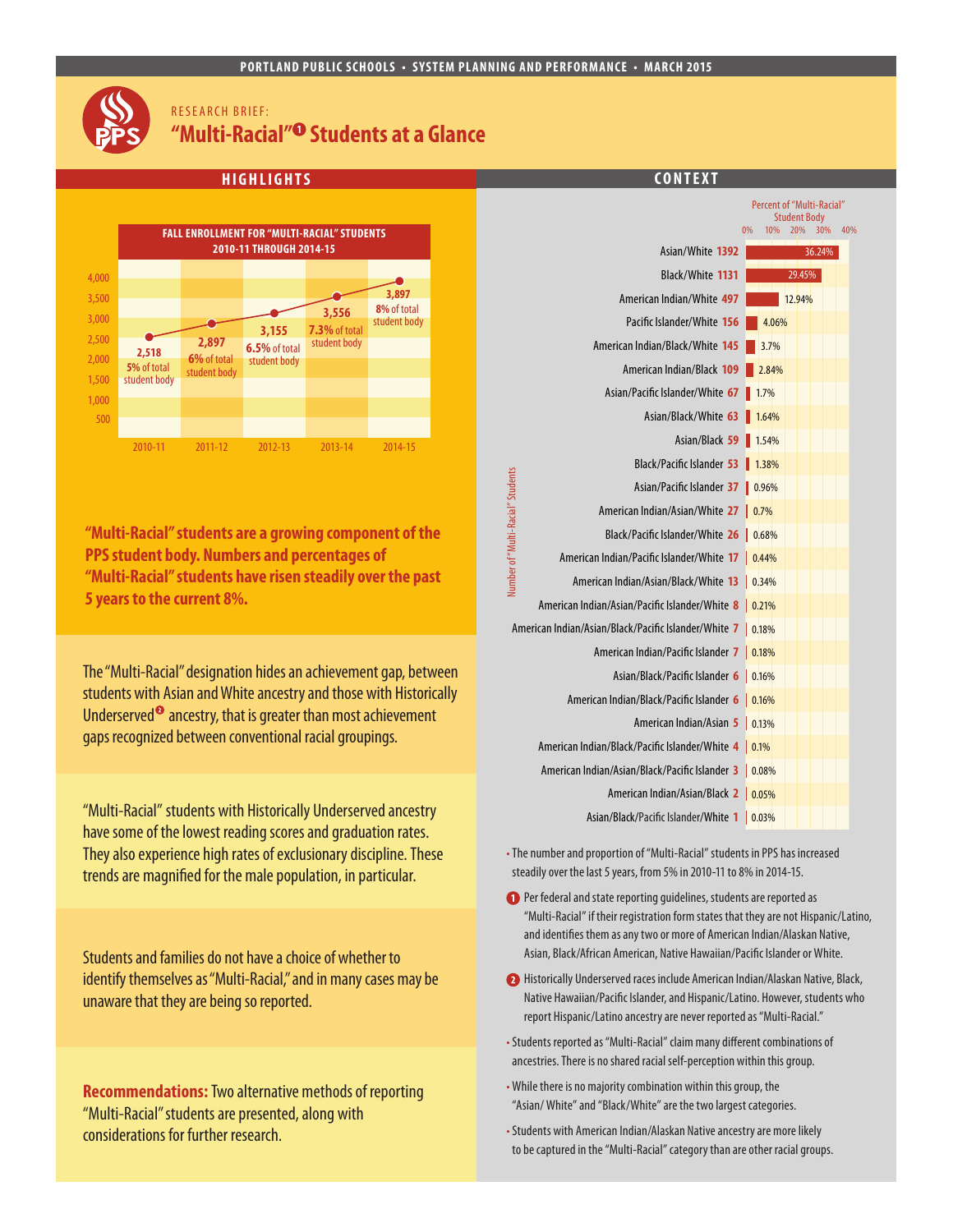

# RESEARCH BRIEF: **"Multi-Racial"Students at a Glance**

## **GRADUATION RATES**

**89%**

#### **57% Asian/White Only HU and Non-HU Ancestry 4-YEAR COHORT GRADUATION RATES 2011-12, 2012-13, 2013-14 COMBINED, BY RACE, "MULTI-RACIAL" ANCESTRY**



- The graduation achievement gap within the "Multi-Racial" group is 38 percentage points.
	- Specifically, students who identify as some combination of American Indian/Alaskan Native, Black or Pacific Islander have a graduation rate of 51%.
	- Asian/White only students have a graduation rate of 89%.

### **READING ACHIEVEMENT**

### **2013-14 PERCENT MEETING READING BENCHMARK ON STATE ASSESSMENT, BY RACE, "MULTI-RACIAL" ANCESTRY**

| <b>Asian/White Only</b>          |      | 92% |
|----------------------------------|------|-----|
| Female                           |      | 92% |
| Male                             |      | 91% |
| <b>HU and Non-HU Ancestry</b>    |      | 76% |
| Female                           |      | 78% |
| Male                             |      | 74% |
| <b>Native/Black/Pacific Only</b> | 44%  |     |
| Female                           | 56%  |     |
| Male                             | 36%  |     |
|                                  |      |     |
| <b>All Students</b>              | 76%  |     |
|                                  |      |     |
| American Indian/Alaskan Native   | 62%  |     |
| Female                           | 70%  |     |
| Male                             | 53%  |     |
| Asian                            |      | 75% |
| Female                           |      | 80% |
| Male                             | 71%  |     |
| <b>Black/African American</b>    | 48%  |     |
| Female                           | 53%  |     |
| Male                             | 43%  |     |
| Hispanic/Latino                  | 56%  |     |
| Female                           | 59%  |     |
| Male                             | 52%  |     |
| Native Hawaiian/Pacific Islander | 56%  |     |
| Female                           | 161% |     |
| Male                             | 51%  |     |
| White                            |      | 86% |
| Female                           |      | 88% |
| Male                             |      | 84% |

- Asian/White students meet the Reading benchmark at a higher rate than any single-race group.
- •Students with only Historically Underserved ancestry meet the Reading benchmark at a lower rate than any single-race group.
- The achievement gap within "Multi-Racial" is greater than any gap among single-race groups.
- The gender gap for Asian/White students is the smallest gender gap of any racial category. Male Asian/White students do not significantly underperform compared to female Asian/White students.